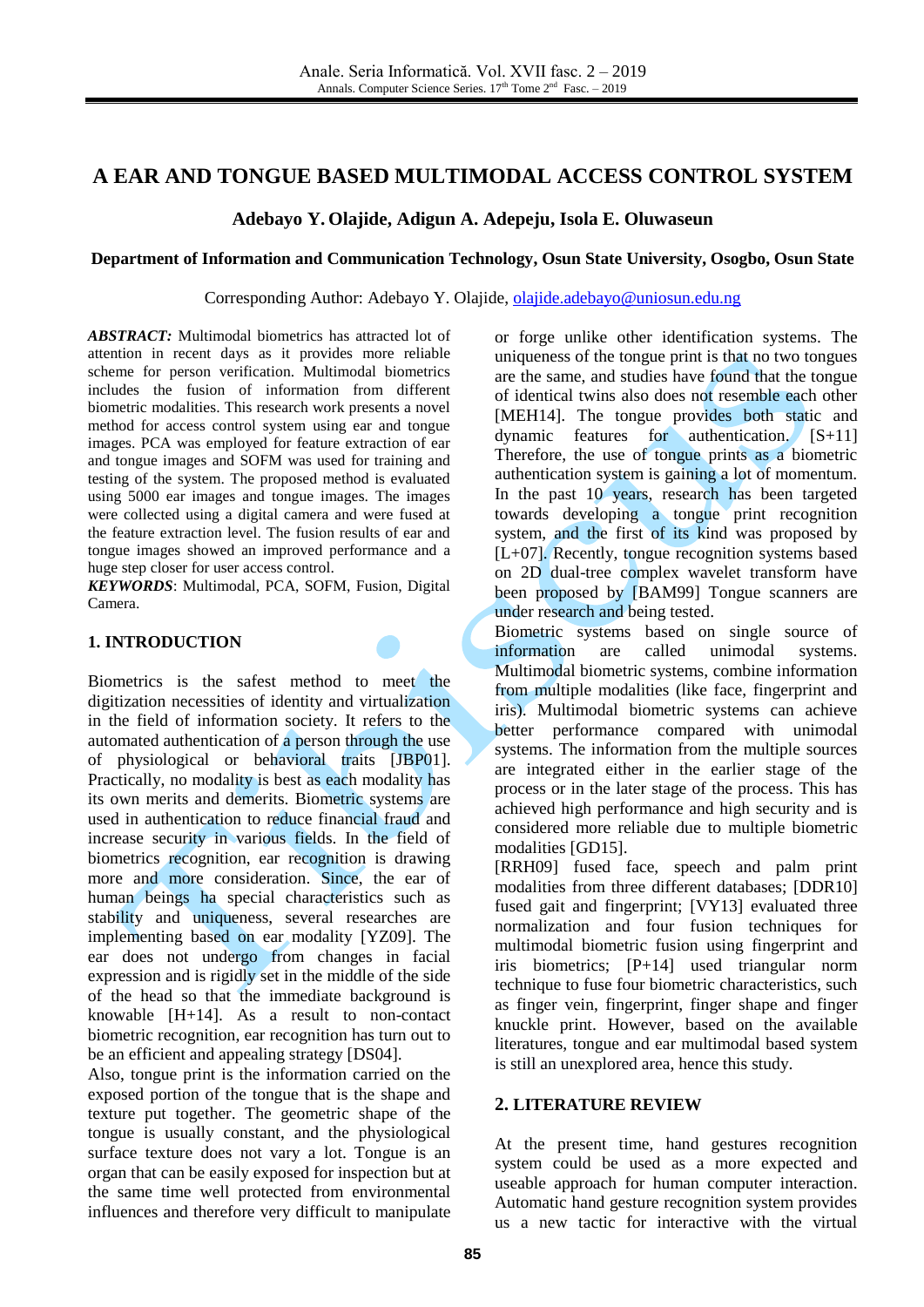environment. [A+14] Developed a face and hand gesture recognition system for controlling computer media player. Hand gesture and human face are the key element to interact with the smart system. Face recognition scheme was used for verification and the hand gesture recognition in mechanism like volume down/up, next music and etc. The hand gesture and face location was extracted from the captured image by combination of skin and cascade detector and then is sent to recognition stage. The developed technique was applied on video dataset and achieved proximally 99.20% accuracy rate. The algorithm was applied on static American Sign Language (ASL) database and 99.40% correctness ratio was obtained.

Today an extensive range of systems requires sophisticated identification to verify or determine the identity of a person. The principle of these systems is to make sure that the services provided are accessible by a genuine user only. In this research work, an efficient and robust multi-modal biometric system was proposed that used Finger Knuckle Print (FKP) and iris as input biometric modalities for verification. Features were extracted from FKP using scale invariant feature transform (SIFT) and speeded up robust features (SURF) methods respectively. Log-Gabor Wavelet was used to extract iris feature set. The proposed method was implemented using MATLAB R2009a software and tested with PolyU FKP database and CASIA iris database is used in recognition method.

The user confirmation systems witch using a biometric method are mostly encounter noisy data and infinite orders of error. To improve special matching in such situations, hybrid biometric systems are utilized. In this research work, a multimodal biometric authentication system is proposed which use ear and face features to recognize people. The features of ear and face were extracted separately and wavelet probability neural network is exploited for multi factor decision making. Three face databases Cohen-Canada, Indian Institute of Technology and FEI with PNU ear database to generate an experimental biometric database. These databases were used to investigate reliability of proposed method and performance of multimodal biometric systems. For each person 6 photos are randomly selected as training samples and 8 remained photos are considered as test sample and 100 ear of subject were chosen. Four images are selected as training samples and four remained ones are considered as test samples. Each person in ear database was randomly paired with one person in face database. This procedure was repeated 100 times and the experiment results showed 0.01% EER which revealed that multimodal biometric authentication system is much more reliable and

precise than single mode biometric systems [MAM18].

Human Recognition is one of the admired tasks over the world for recognizing a person using biometrics. In this work, ear and fingerprint modalities were used for personal authentication. The stages in proposed recognition system were; Pre-processing; Feature Extraction; Grouped feature vector creation and Fusion and Recognition. The proposed multimodal biometric recognition system with fingerprint and ear modalities was effectively implemented in Matlab. Evaluation metrics employed were false acceptance rate, false rejection rate; GAR and Accuracy were measured by changing the secret key size at each time. The results of our proposed work facilitated better accuracy value of 98.8166% on average, for the recognition of persons with the fingerprint and ear modalities [VA14].

Biometrics identification using multiple modalities has attracted the attention of many researchers as it produces more robust and trustworthy results than single modality biometrics. A novel multimodal recognition system that trains a Deep Learning Network to automatically learn features after extracting multiple biometric modalities from a single data source, i.e., facial video clips was presented. Utilizing different modalities such left ear, left profile face, frontal face, right profile face, and right ear, present in the facial video clips, and train supervised denosing auto encoders to automatically extract robust and non-redundant features. The automatically learned features are then used to train modality specific sparse classifiers to perform the multimodal recognition. Experiments conducted on the constrained facial video dataset (WVU) and the unconstrained facial video dataset (HONDA/UCSD), resulted in 99.17% and 97.14% rank-1 recognition rates, respectively. The multimodal recognition accuracy demonstrated the superiority and robustness of the proposed approach irrespective of the illumination, non-planar movement, and pose variations present in the video clips [SMS17].

In this work, a new biometric fusion framework based on Subjective Logic (SL); a type of probabilistic logic that explicitly takes uncertainty and trust into consideration was presented. The proposed fusion framework uses two modalities; iris and fingerprint. Furthermore, the individual scores obtained from various comparators are combined at score level by applying four score fusion approaches (minimum score, maximum score, simple sum, and subjective logic) and three score normalization techniques (min-max, z-score, hyperbolic tangent). Fusion results showed that the combination of fingerprint and iris biometrics using hyperbolic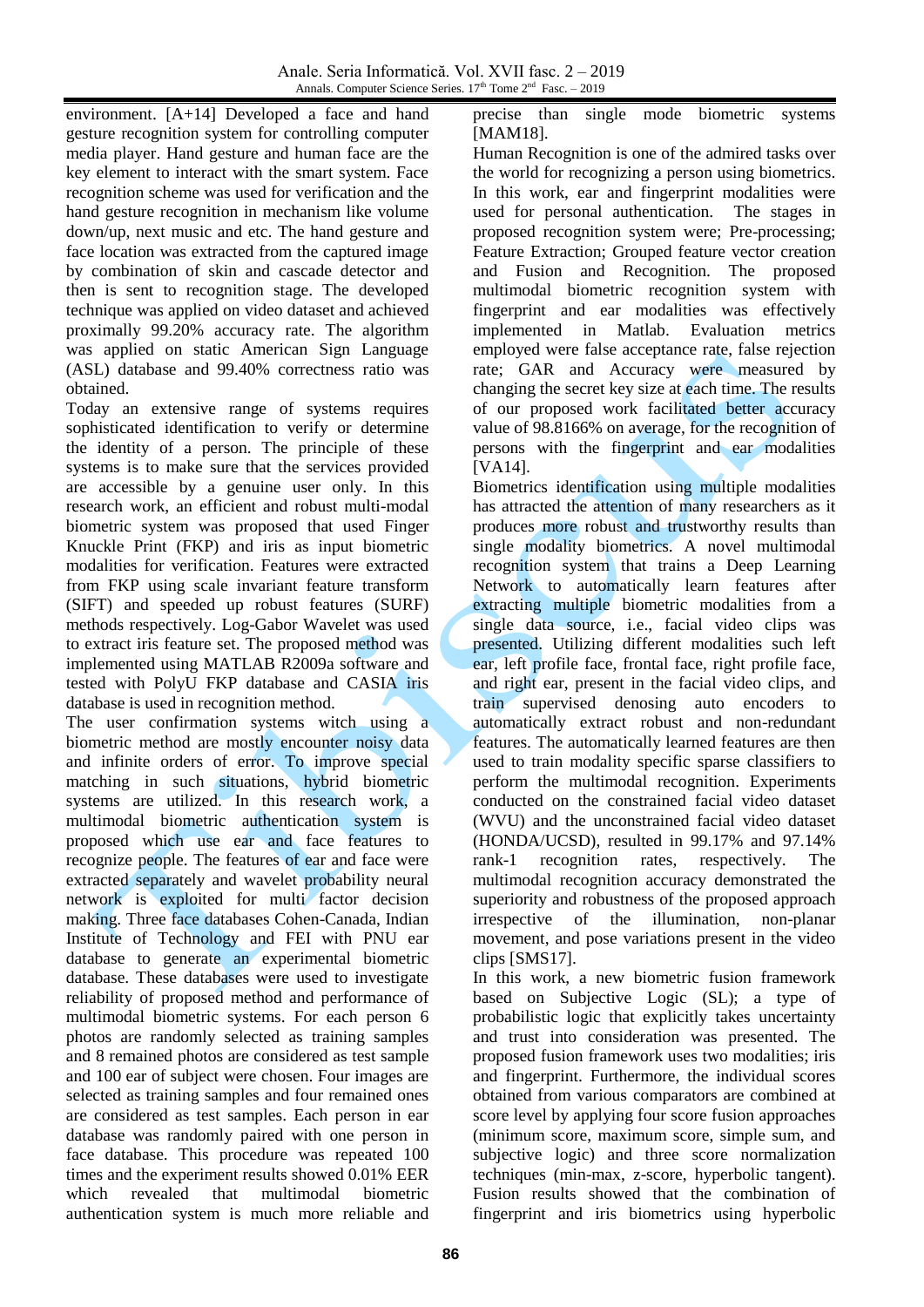tangent score normalization technique and subjective logic fusion approach gives an EER of 0.00011%. Specifically, the work achieved an improvement of 99.98% recognition accuracy compared to other classical fusion methods. The experimental results showed that the proposed score level fusion approach (subjective logic) give the best authentication accuracy even when particular biometric classifiers give distinct comparison scores. Furthermore, it demonstrated quality of images (acquisition unit) has an important role in biometric systems; and recognition performance of the multimodal biometric system is better than unimodal biometrics [KA17].

## **3. MULTIMODAL BIOMETRICS**

Since most of biometric systems utilized in real life are single mode ones, they rely on information achieved from one source to authenticate people. Consequently, they might encounter several problems including noise in received data, variation of data classes, similarity between classes, and lack of comprehensiveness and manipulation attacks. One of the solutions to address these problems is using more than one source to perform authentication. In such systems two or more biometric systems are employed. Using multiple biometric systems considerably increase performance of authentication system [KA17].

**Table 1: Multimodal Based Systems**

| S. No          | Year | <b>Author</b>              | <b>Traits</b>        |
|----------------|------|----------------------------|----------------------|
|                | 2014 | Hiew $[H+14]$              | <b>Face and Iris</b> |
| $\overline{2}$ | 2016 | Ahmed [AWS16]              | Face and             |
|                |      |                            | Palmprint            |
| 3              | 2017 | Sayan [SMS17]              | Iris and             |
|                |      |                            | Fingerprint          |
| $\overline{4}$ | 2017 | Mansouri [MMY17]           | <b>Gait Fusion</b>   |
| 5              | 2017 | <b>Kamer</b> and Audun     | Iris and             |
|                |      | KA17                       | Fingerprint          |
| 6              | 2018 | Mostafa [MAM18]            | Ear and Face         |
| $\tau$         | 2018 | <b>Sukhdev and Chander</b> | Finger               |
|                |      | [SC18]                     | Knuckle Print        |
|                |      |                            | and Iris             |

### **4. METHODOLOGY**

### **4.1. Data Acquisition**

Data acquisition is the first stage of any pattern recognition process as shown in Figure 1. It is the process that involves the sampling of biometric feature and the conversion of these features into the form that can be manipulated by the computer. The data that were used in this research work was acquired using a digital camera. A programming

interface will be developed to acquire 3,000 ear and 2,000 tongue images of 500 subjects or volunteers (i.e. 500  $*$  6 for Ear and 500 $*$  4 Tongue = 5,000). All these images will be stored and were used as training and testing datasets.

### **4.2. Data Preprocessing**

The tongue and ear images acquired were fed as input to the preprocessing stage. The raw data collected were subjected to a number of preliminary steps to make it usable in the identification and verification stages. Feature extraction stage relied on the output of this preprocessing. The following preprocessing steps will be carried out in this research work:

## **Step 1: Resizing of Tongue and Ear Images**

The acquired ear and tongue images were resized from the original dimension of  $480\times640$  to  $200\times200$ pixels.

### **Step 2: Extraction of Region of Interest (ROI)**

A tongue and ear ROI extracting scheme must be extremely effective and efficient. As depicted in Figure 1, five stages will be followed in the extraction of ROI of resized ear and tongue images adopted from the work of [AA16]. The stages are as follows:

- i. Median filter will be used to denoise the ear and tongue images.
- ii. Binarizing the ear and tongue images by using Ostu thresholding algorithm.
- iii. Apply edge detection algorithm to detect the boundary.
- iv. Determine two important reference points and rotate image
- v. Draw rectangle or square around the ROI

### **Step 3: Histogram Equalization (HE)**

Histogram Equalization (HE) is a technique used to enhance quality of images for achieving more image information. This is a process of adjusting intensity values and transforming intensity value so that HE of the output image approximately matches a specified histogram. HE will be used in this research work to adjust the intensity of the binarized palm vein images. Also, it will improve the visual quality of the palm vein image and it will normalize it.

### **4.3. Feature Extraction**

In principal component analysis, every eigenvalue and eigenvector are computed and arranged. Then, eigenvectors occurring at the topmost are selected to project the input data. Projecting the input into the selected eigenvectors, the size of the input data significantly decreased.

$$
A^{II} = \frac{1}{A^{II}} \sum_{i=1}^{A^{II}} x_i
$$
 (1)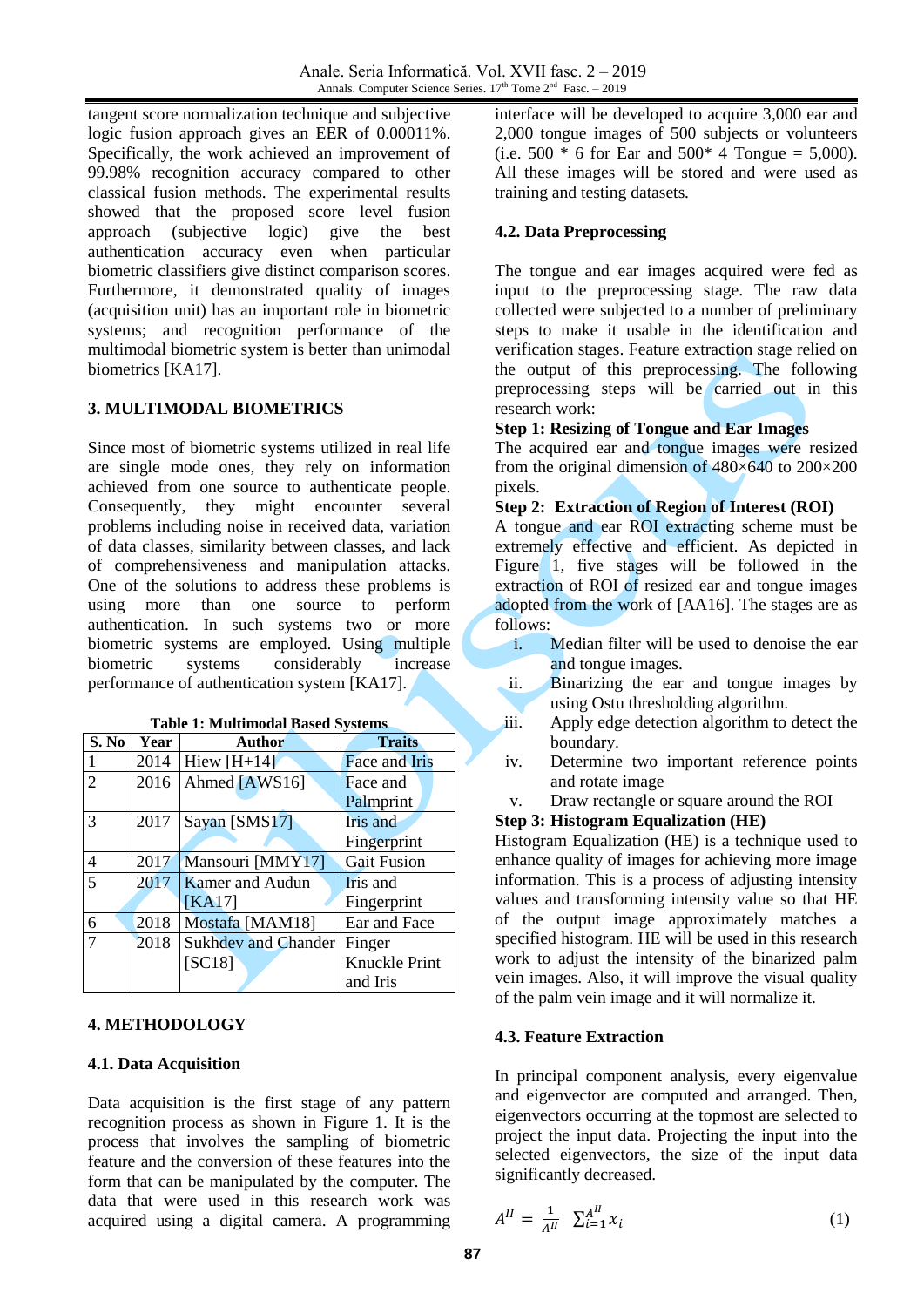Where:

| $x_i$ = dimensional vector  |
|-----------------------------|
| $m_i$ = mean centered image |
| $C = Covariance$            |

$$
m_j = x_i - A^{II}
$$
  
\n
$$
C = A^{II} A^{IIT}
$$
\n(2)  
\n(3)

assuming  $\lambda$  is eigenvector and  $n_i$  is the eigenvalue:

$$
A^{II} A^{III} = \lambda (A^{II} n) \tag{4}
$$

Projecting  $L \times A^I$ 

$$
\Omega^{\text{II}} = \left\{ n_1, n_2 \dots \dots \dots n_i \right\}^{\text{T}}
$$
 (5)

$$
E_k^{II} = ||\Omega^{II} - \Omega_k^{II}|| \tag{6}
$$

Final step minimum assigns the unidentified data into K.



**Figure 1: Block Diagram of the Tongue and Ear Multimodal System**



**Multimodal System**

## **5. FUSION**

The two feature vectors, a feature vector extracted from the tongue and ear second represents the feature vector extracted from the ear. These two feature vectors are combined and fused to present a novel user authentication system. The combination of feature vector of tongue and ear is performed by as given below:

 $X_i$ = Tongue feature vector  $Y_i$  = Ear feature vector  $M =$  Fusion value

 $M = X_i + Y_i$  [SA16]

## **6. SIMULATION AND EXPERIMENTAL RESULTS**

The simulation tools that was used for this research work is C# programming language, 64 bits operating system, 8.00GB RAM and run under Windows 8 Operating system on Pavillion i5-3230M CPU**.** The proposed multimodal based method for access control was evaluated on a data set of 5000 pairs of tongue and ear images from 500 subjects. The training database contains 3000 ear and tongue images and 2000 ear and tongue images for testing. The performance of the proposed system was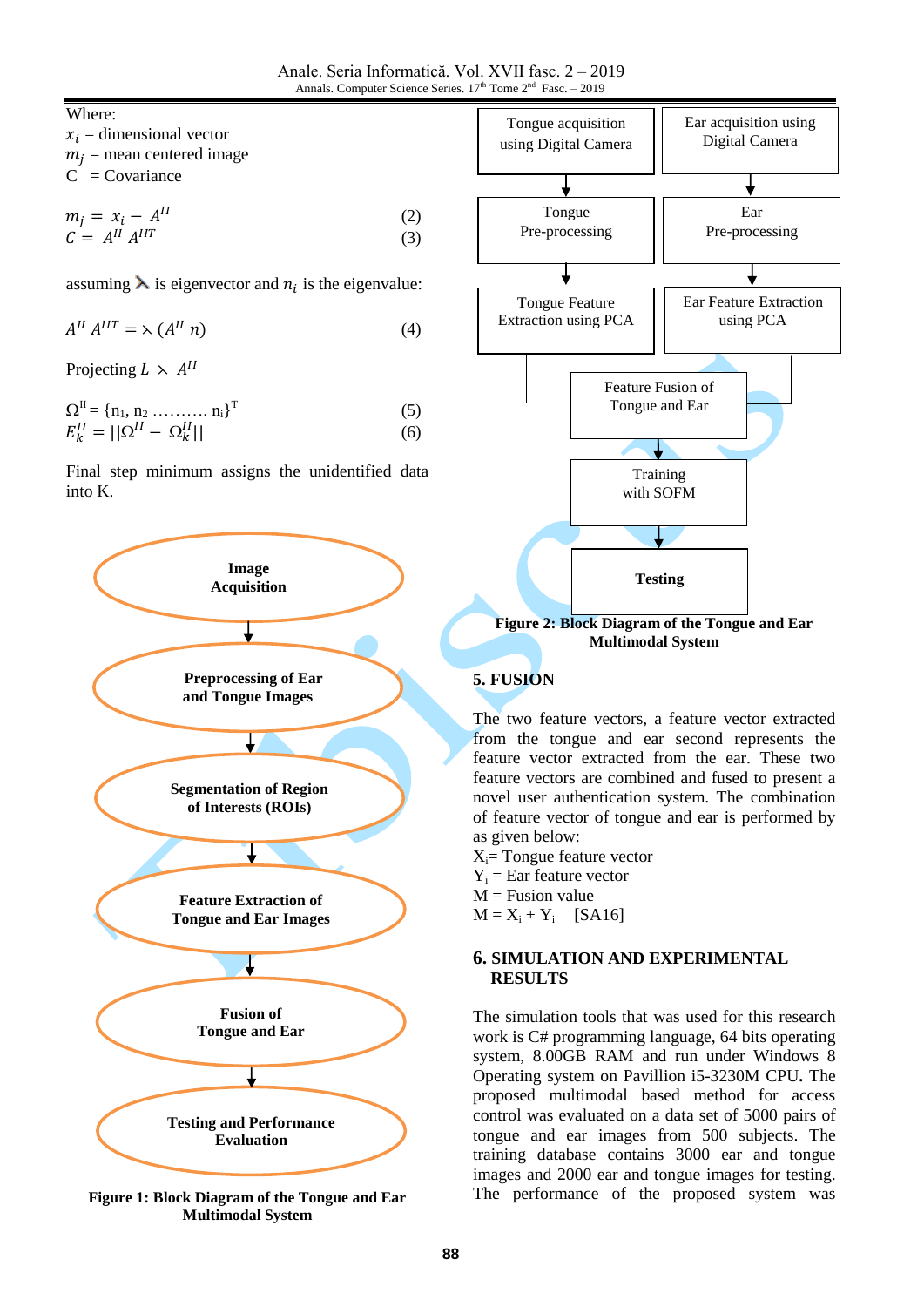evaluated based on recognition accuracy and Equal Error Rate (EER).



**a - Acquired Tongue Image**



**b - Cropped Tongue Image**



**c - Preprocessed Ear Image**



**Figure 3: Tongue Processing**



**a - Acquired Ear Image**



**b - Cropped Ear Image**



**c - Preprocessed Ear Image** 



**d - Extracted Ear Feature**

**Figure 4: Ear Processing**



**Figure 5: Fused Ear and Tongue Features**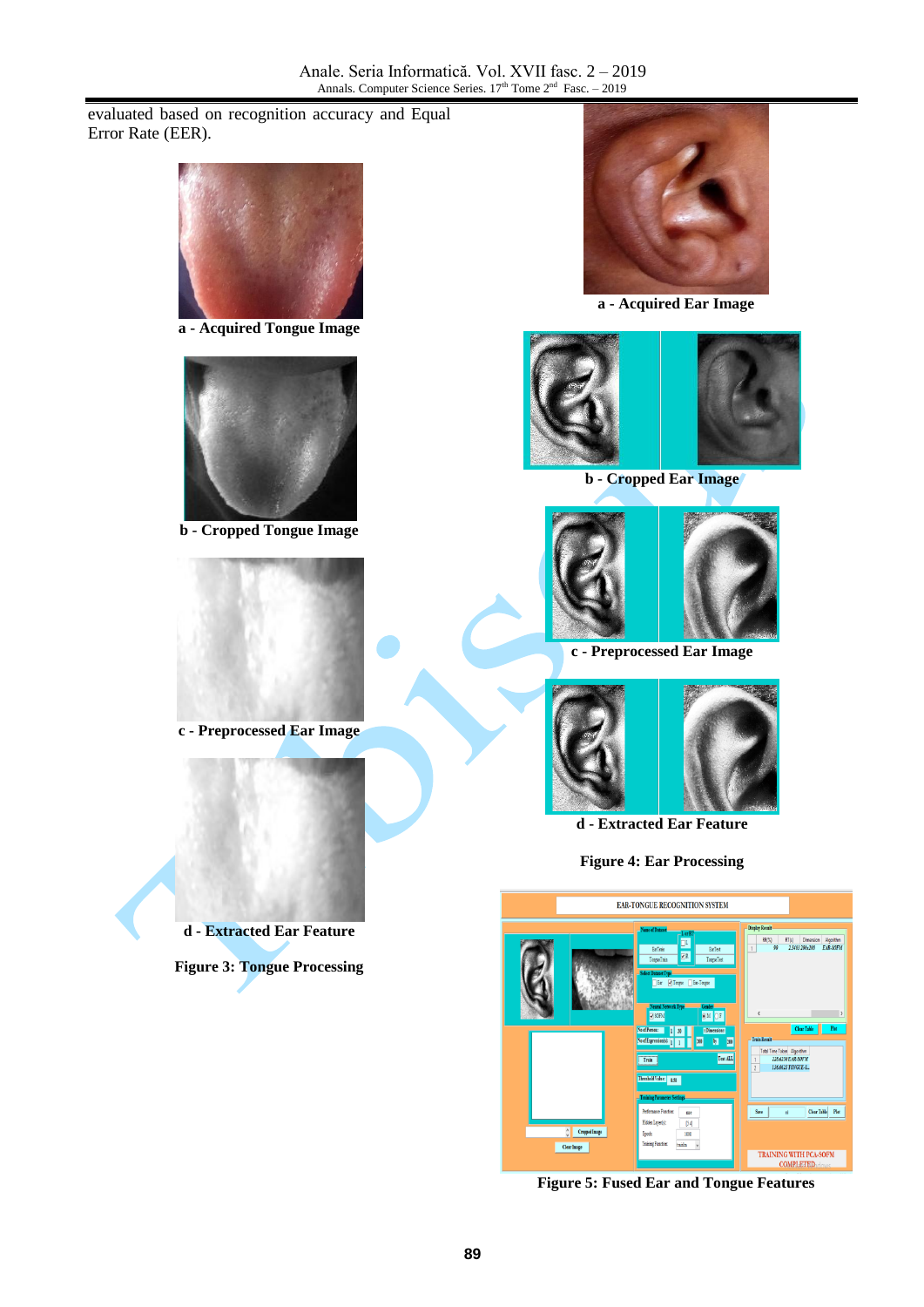Anale. Seria Informatică. Vol. XVII fasc. 2 – 2019 Annals. Computer Science Series.  $17<sup>th</sup>$  Tome  $2<sup>nd</sup>$  Fasc.  $-2019$ 

| манитоми эютей ге эзость |                    |               |                 |  |  |  |
|--------------------------|--------------------|---------------|-----------------|--|--|--|
| Author                   | <b>Traits</b>      | Eer           | <b>Accuracy</b> |  |  |  |
|                          |                    | $\frac{6}{9}$ | $\frac{0}{0}$   |  |  |  |
| Mansouri                 | <b>Gait Fusion</b> |               | 77.47           |  |  |  |
| [MMY17]                  |                    |               |                 |  |  |  |
| Kamer and                | Iris and           | 0.00011       | 99.98           |  |  |  |
| Audun [KA17]             | Fingerprint        |               |                 |  |  |  |
| Mostafa                  | Ear and Face       | 0.5900        |                 |  |  |  |
| [MAM18]                  |                    |               |                 |  |  |  |
| Sukhdev and              | Finger Knuckle     |               | 99.58           |  |  |  |
| Chander [SC18]           | Print and Iris     |               |                 |  |  |  |
| Proposed                 | Ear and Tongue     | 0.003         | 99.73           |  |  |  |
| Method                   |                    |               |                 |  |  |  |

| Table 2: Comparison of Results with Different |  |  |  |  |  |
|-----------------------------------------------|--|--|--|--|--|
| <b>Multimodal biometric Systems</b>           |  |  |  |  |  |

The accuracy and performance of proposed method is measured by plotting False Acceptance Rate (FAR) and False Rejection Rate (FRR). It is impeccable that the performance of proposed multimodal method (Ear and Tongue) is better than individual biometric i.e. Ear and Tongue. As denoted in the Table 2 overhead, the projected method has 99.78% performance recognition and 0.003% error rate than appraised multimodal methods.

## **7. CONCLUSION**

In this work, a multimodal biometric authentication system is proposed which uses ear and tongue features for access control. In this work, ear and tongue images were acquired by a digital camera and these images were stored in the database which form the data set used for both training and testing of the proposed system. The features of ear and face are extracted separately using PCA and Self Organizing Feature Map Neural Network (SOFM) is exploited for training and tasting of the proposed system. Using the databases, the research investigated reliability of proposed method and performance of multimodal biometric systems. The experimental results have revealed that multimodal biometric authentication system is much more reliable and it might be used in real-time authentication systems. The projected method has higher performance and low error rates other than appraised multimodal methods. Future work will take account of learning the effect on some optimization algorithms on the performance of the projected multimodal method and the taking on of more biometric traits.

## **REFERENCES**

[AA16] **L. J. Alwan, H. A. Alani** - *Region of Interest Extraction of Palm Vein Image*, International Journal of Scientific &

Engineering Research, 7(12): 850-854, 2016.

- [AKH15] **S. A. Asmaa, K. G. Kareem, E. Hesham** - *Human Ear Recognition Using Geometrical Features Extraction*, International Conference on Communication, Management and Information Technology (ICCMIT), Procedia Computer Science (65): Pp. 529 – 537, 2015. Available from: https://www.prezi.com/0o1lr5lssutc/ton gue-scanner. [Last accessed on 2013 Oct 21]. Available from: http://www.dentistryiq.com/articles/201 4/01/new-oral-features-can-be-consider ed-unique-as-a-fingerprint.html. [Last accessed on 2015 Jun 24].
- [AWS16] **M. I. Ahmad, L. W. [Wai, D](https://dl.acm.org/author_page.cfm?id=84460702457&coll=DL&dl=ACM&trk=0). [Satnam](https://dl.acm.org/author_page.cfm?id=81100395878&coll=DL&dl=ACM&trk=0)** *Non-Stationary Feature Fusion of Face And Palmprint Multimodal Biometrics*, Journal Neuro-Computing, Volume 177 Issue C 2016 Pages 49-61.
- [A+14] **R. Azad, B. Azad, B. K. Nabil, J. Shahram** - *Real-Time Human-Computer Interaction Based on Face and Hand Gesture Recognition*, International Journal in Foundations of Computer Science & Technology (IJFCST), Vol.4, No.4, Pp. 37-48, 2014.
- [BAM99] **S. Ben-Yacoub, Y. Abdeljaoued, E. Mayoraz** - *Fusion of Face and Speech Data for Person Identity Verification*, IEEE Transaction on Neural Networks, Vol. 10, Pp. 1065–1074, 1999.
- [B+15] **A. Bade, K. Chavan, P. Admaner, R. Komatwar** - *Tongue Recognition System for Authentication*. Int J Res Appl Sci Eng Technology; 3: 76-80, 2015.
- [DS04] **M. P. Down, R. J. Sands** *Biometrics: An Overview of the Technology, Challenges and Control Considerations*, Information Systems Control Journal 4: 53-56, 2004.
- [DDR10] **M. Derawi, G. Davrondzhon, L. Rasmus** - *Fusion of Gait and Fingerprint for User Authentication on Mobile Devices*, IWSCN, 2010.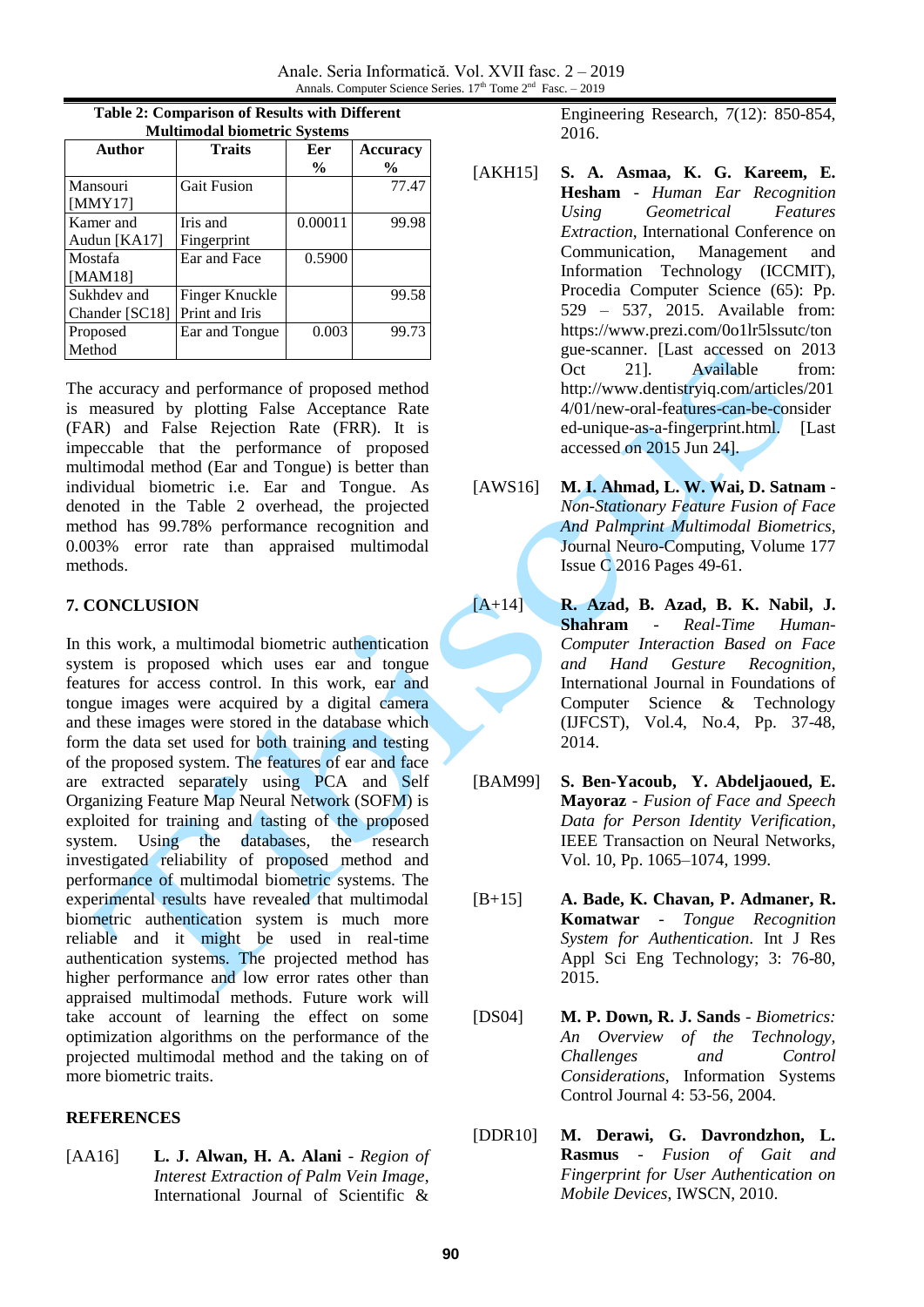Anale. Seria Informatică. Vol. XVII fasc. 2 – 2019 Annals. Computer Science Series.  $17<sup>th</sup>$  Tome  $2<sup>nd</sup>$  Fasc.  $-2019$ 

- [GD15] **K. Gaganpreet, S. Dheerendra** *A Novel Biometric System based on Hybrid Fusion Speech, Signature and Tongue*. International Journal of Computer Applications; 119:30-39, 2015.
- [HNC05] **D. Hurley, M. Nixon, J. Carter** *Force Field Feature Extraction for Ear Biometrics*, Computer Vision Image Understanding, Vol. 98, No.3, Pp. 491– 512, 2005.
- [H+14] **M.S Hiew, A. Hishammuddin, H. Rohayanti, M. O. Razib** – *Multimodal biometrics: Weighted score level fusion based on non-ideal iris and face images*, Expert Systems with Applications (41): 5390– 5404, 2014.
- [JBP01] **A. K. Jain, R. Bolle, S. Pankanti** *Biometrics: Personal Identification in Networked Society*, Kluwer Academic Publishers, 2001.
- [JWM11] **A. A. Jarjes, K. Wang, G. J. Mohammed** - *Improved Greed Snake Model for Detecting Accurate Pupil Contour*, In Proceedings of 3<sup>rd</sup> International Conference on Advanced Computer Control (ICACC); pp. 515- 519, 2011.
- [Kav18] **N. D. Kavitha** *Authentication using Multimodal Biometric Features*, International Journal of Computer Science and Mobile Computing, IJCSMC, Vol. 7, Issue 1, Pp.1– 8 2018.
- [KA17] **V. Kamer, J. Audun** *A New Approach for Multi-Biometric Fusion Based on Subjective Logic*, Proceedings of the International Conference on Internet of Things and Machine Learning ACM Digital Library. DOI:10.1145/3109761.3158409, 2017.
- [L+07] **Z. Liu , J. Q. Yan, D. Zhang, Q. L. Tang** - *A Tongue-Print Image Database for Recognition*, Proceedings of the Sixth International Conference on Machine Learning and Cybernetics, Hong Kong; August, Pp. 19-22, 2007.
- [MAM18] **A. Mostafa, N. Ali, M. A. Mostafa** *A Multimodal Biometric Authentication System Using Ear and Face*, Journal of

Computers, Volume 13, Number 7, Pp. 876-888, 2018.

- [MEH14] **O. A. Musa, T. E. Elsheikh, M. E. Hassona** - *Tongues: Could They Also Be Another Fingerprint*, Indian J Forensic Med Toxicol; 8:1171, 2014.
- [MMY17] **N. Mansouri, A. I. Mohammed, B. J. Yousra** - *Gait Features Fusion for Efficient Automatic Age Classification*, Journal Institute of Engineering and Technology, Pp 1-7, 2017.
- [P+14] **J. Peng, A. Ahmed, L. Qiong, N. Xiamu** - *Multimodal Biometric Authentication Based on Score Level Fusion of Finger Biometrics*, Optik-International Journal for Light and Electron Optics, 125(23): pp. 6891– 6897, 2014.
- [RN05] **J. Ruiz-Del-Solar, P. Navarrete** *Eigen Space Based Face Recognition: A Comparative Study of Different Approaches*, IEEE Transactions on Systems, Man and Cybernetics, Part C, 35(3), pp. 315-325, 2005.
- [RRH09] **R. Raghavendra, A. Rao, K. G. Hemantha** - *A Novel Approach for Multimodal Biometric Score Fusion Using Gaussian Mixture Model and Monte Carlo Method*, International Conference on Advances in Recent Technologies in Communication and Computing, 2009.
- [SA16] **K. Sujata, K. G. Ashok** *A Hybrid Approach for Biometric Authentication using Fusion of Fingerprint and Signature*, International Journal of Scientific Research Engineering & Technology (IJSRET), Volume 5, Issue 1, pp. 35-38, 2016.
- [SC18] **S. Sukhdev, K. Chander** *An Efficient Multimodal Biometric Verification System using FKP and Iris*, International organization of Scientific Research, pp. 28-35, 2018.
- [SJ16] **G. Sanchita, S. Jayant** *Multimodal Biometric System Using Finger Vein and Ear Biometric*, Journal of Emerging Technologies and Innovative